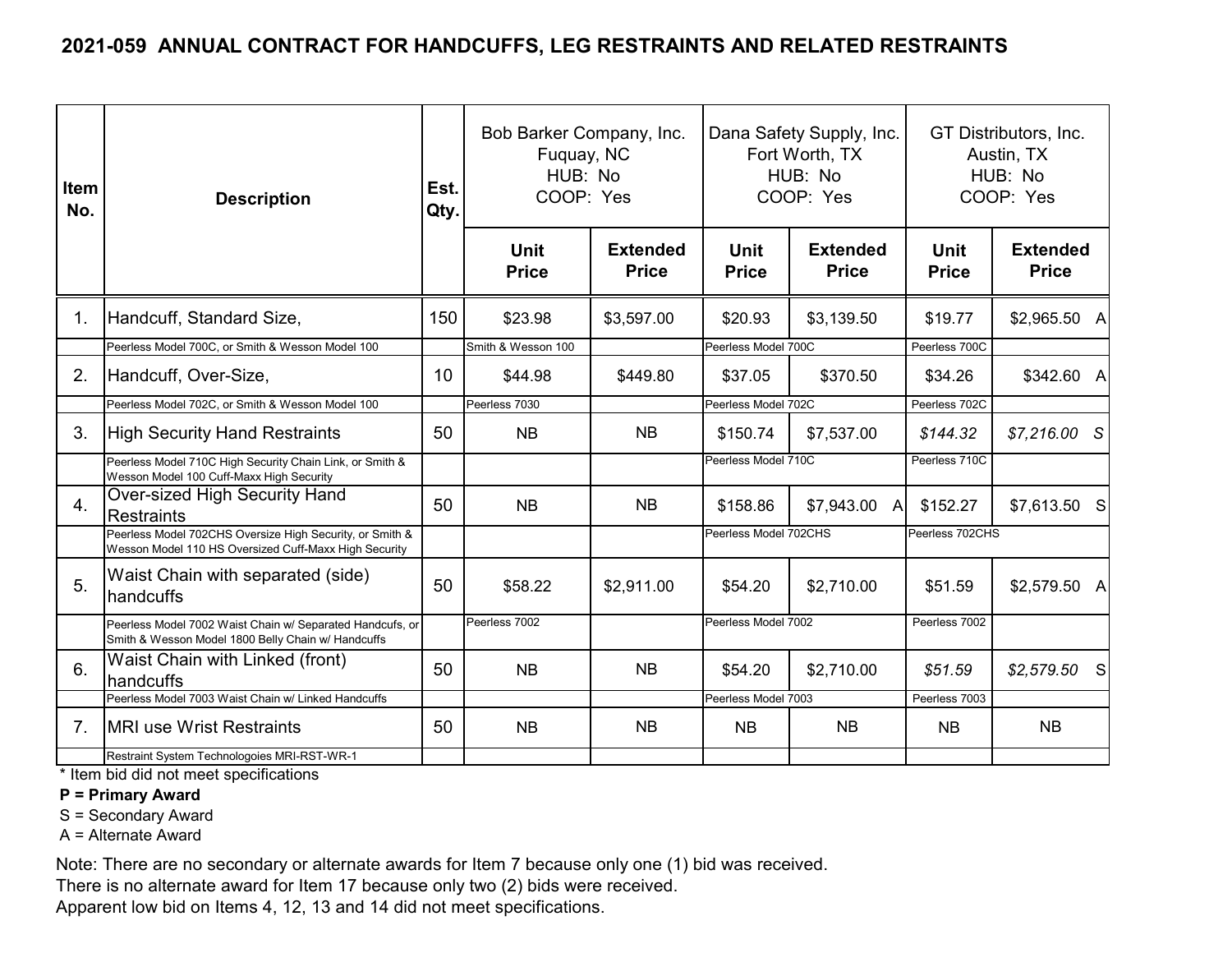| <b>Item</b><br>No. | <b>Description</b>                                                                                                        | Est.<br>Qty.    | Bob Barker Company, Inc.<br>Fuquay, NC<br>HUB: No<br>COOP: Yes |                                 |                             | Dana Safety Supply, Inc.<br>Fort Worth, TX<br>HUB: No<br>COOP: Yes | GT Distributors, Inc.<br>Austin, TX<br>HUB: No<br>COOP: Yes |                                 |
|--------------------|---------------------------------------------------------------------------------------------------------------------------|-----------------|----------------------------------------------------------------|---------------------------------|-----------------------------|--------------------------------------------------------------------|-------------------------------------------------------------|---------------------------------|
|                    |                                                                                                                           |                 | <b>Unit</b><br><b>Price</b>                                    | <b>Extended</b><br><b>Price</b> | <b>Unit</b><br><b>Price</b> | <b>Extended</b><br><b>Price</b>                                    | <b>Unit</b><br><b>Price</b>                                 | <b>Extended</b><br><b>Price</b> |
| 8.                 | <b>Disposable Restraints</b>                                                                                              | 50              | <b>NB</b>                                                      | <b>NB</b>                       | <b>NB</b>                   | NB                                                                 | \$93.54                                                     | $$4,677.00$ S                   |
|                    | Safariland Flex-Cuf Disposable Restraints, or Monadnock<br>Disposable Restraints in white                                 |                 |                                                                |                                 |                             |                                                                    | Monadnock 8210-3-10B                                        |                                 |
| 9.                 | Disposable Double Cuff restraints                                                                                         | 50              | <b>NB</b>                                                      | <b>NB</b>                       | <b>NB</b>                   | NB                                                                 | \$159.92                                                    | \$7,996.00 A                    |
|                    | Monadnock Double Cuffs in white                                                                                           |                 |                                                                |                                 |                             |                                                                    | Monadnock 8220-3-10B                                        |                                 |
| 10.                | Leg Restraint, Standard Size                                                                                              | 100             | \$41.98                                                        | \$4,198.00                      | \$35.89                     | \$3,589.00                                                         | \$34.38                                                     | \$3,438.00 A                    |
|                    | Peerless Model 703C, or Smith & Wesson Model 1900                                                                         |                 | Smith & Wesson 1900                                            |                                 | Peerless Model 703C         |                                                                    | Peerless 703C                                               |                                 |
| 11.                | Leg Restraint, Over-Size                                                                                                  | 10 <sup>°</sup> | \$94.99                                                        | \$949.90                        | \$90.68                     | \$906.80                                                           | \$84.21                                                     | \$842.10 A                      |
|                    | Peerless Model 705C, or Smith & Wesson Model 1900                                                                         |                 | Peerless 705C                                                  |                                 | Peerless Model 705C         |                                                                    | Peerless 705C                                               |                                 |
| 12.                | <b>High Security Leg Irons</b>                                                                                            | 50              | <b>NB</b>                                                      | <b>NB</b>                       | \$158.86                    | \$7,943.00                                                         | \$152.27                                                    | \$7,613.50 S                    |
|                    | Peerless Model 703CHS High Security Leg Irons, or Smith &<br>Wesson Model 1900 Cuff-Maxx High Security Leg Irons          |                 |                                                                |                                 | Peerless Model 703CHS       |                                                                    | Peerless 703CHS                                             |                                 |
| 13.                | <b>High Security Side Cuff Waist Chains</b>                                                                               | 50              | <b>NB</b>                                                      | NB.                             | \$170.45                    | \$8,522.50                                                         | \$163.64                                                    | \$8,182.00 S                    |
|                    | Peerless Model 7002CHS Waist Chain High Security, or<br>Smith & Wesson Model 1800 Cuff-Maxx High Security Belly<br>Chains |                 |                                                                |                                 | Peerless Model 7002CHS      |                                                                    | Peerless 7002CHS                                            |                                 |

\* Item bid did not meet specifications

**P = Primary Award**

S = Secondary Award

A = Alternate Award

Note: There are no secondary or alternate awards for Item 7 because only one (1) bid was received.

There is no alternate award for Item 17 because only two (2) bids were received.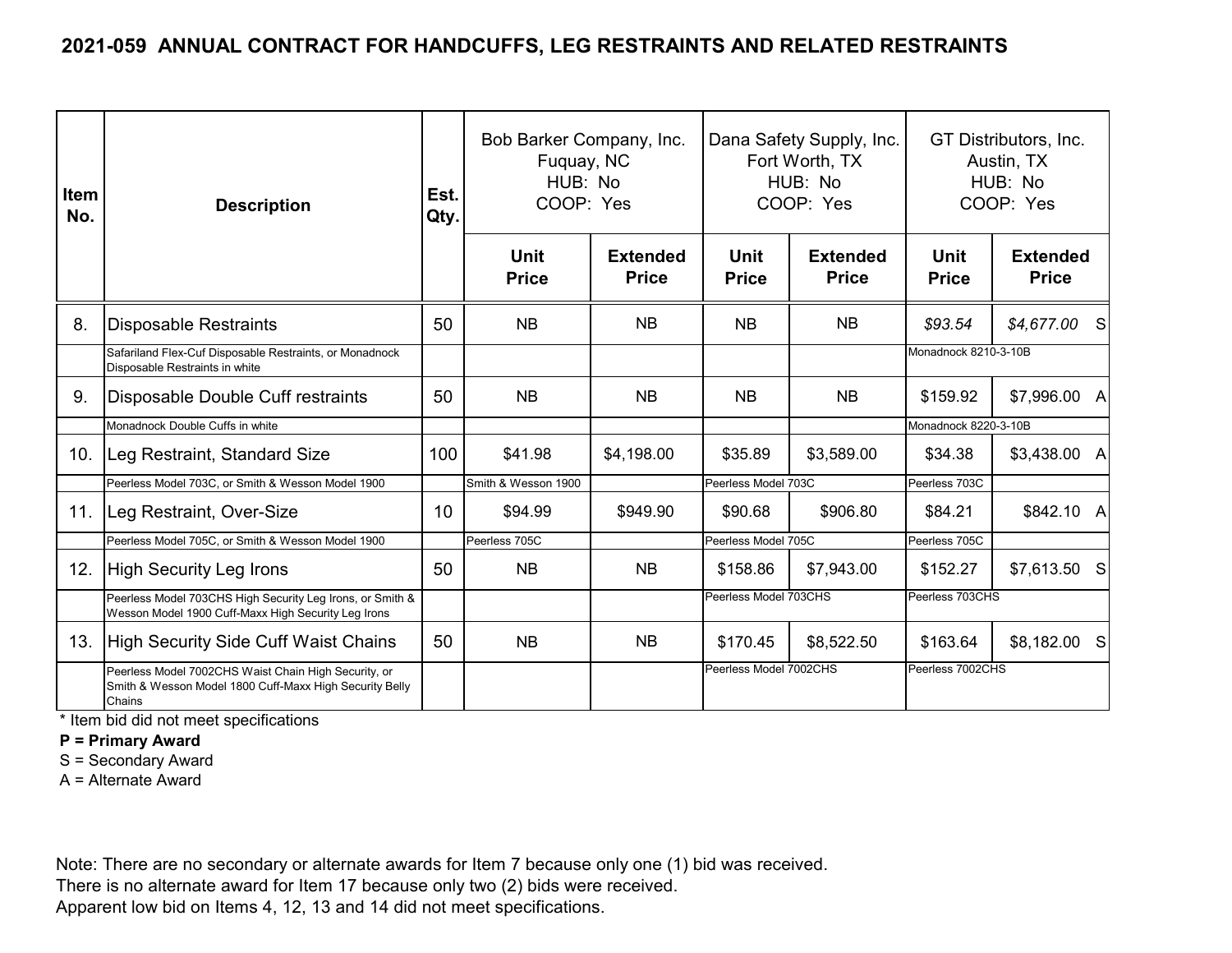| Item<br>No. | Est.<br><b>Description</b><br>Qty.                                                         |    | Bob Barker Company, Inc.<br>Fuquay, NC<br>HUB: No<br>COOP: Yes |                                 |                             | Dana Safety Supply, Inc.<br>Fort Worth, TX<br>HUB: No<br>COOP: Yes | GT Distributors, Inc.<br>Austin, TX<br>HUB: No<br>COOP: Yes |                                 |
|-------------|--------------------------------------------------------------------------------------------|----|----------------------------------------------------------------|---------------------------------|-----------------------------|--------------------------------------------------------------------|-------------------------------------------------------------|---------------------------------|
|             |                                                                                            |    | <b>Unit</b><br><b>Price</b>                                    | <b>Extended</b><br><b>Price</b> | <b>Unit</b><br><b>Price</b> | <b>Extended</b><br><b>Price</b>                                    | <b>Unit</b><br><b>Price</b>                                 | <b>Extended</b><br><b>Price</b> |
| 14.         | <b>High Security Front Cuff Waist Chains</b>                                               | 50 | <b>NB</b>                                                      | <b>NB</b>                       | \$170.45                    | \$8,522.50                                                         | \$163.64                                                    | \$8,182.00 A                    |
|             | Peerless Model 7003CHS Waist Chain High Security                                           |    |                                                                |                                 | Peerless Model 7003CHS      |                                                                    | Peerless 7003CHS                                            |                                 |
| 15.         | <b>Standard Belly Chains</b>                                                               | 50 | <b>NB</b>                                                      | NB.                             | \$16.06                     | \$803.00                                                           | \$15.06                                                     | $$753.00$ S                     |
|             | Peerless Model PSC60 Belly Chain 60", or Smith & Wesson<br>Model 1840 Chain Restraint Belt |    |                                                                |                                 | Peerless Model PSC60        |                                                                    | Peerless PSC60                                              |                                 |
| 16.         | <b>Oversized Belly Chains</b>                                                              | 50 | <b>NB</b>                                                      | <b>NB</b>                       | \$17.22                     | \$861.00                                                           | <b>NB</b>                                                   | <b>NB</b>                       |
|             | Peerless Model PSC78 Belly Chain 78"                                                       |    |                                                                |                                 | Peerless Model PSC78        |                                                                    |                                                             |                                 |
| 17.         | Padlock for use with belly chains                                                          | 50 | <b>NB</b>                                                      | NB.                             | <b>NB</b>                   | NB.                                                                | <b>NB</b>                                                   | <b>NB</b>                       |
|             | Cuff Lock Handcuff Key Padlock in Brass with Standard Shank                                |    |                                                                |                                 |                             |                                                                    |                                                             |                                 |

\* Item bid did not meet specifications

**P = Primary Award**

S = Secondary Award

A = Alternate Award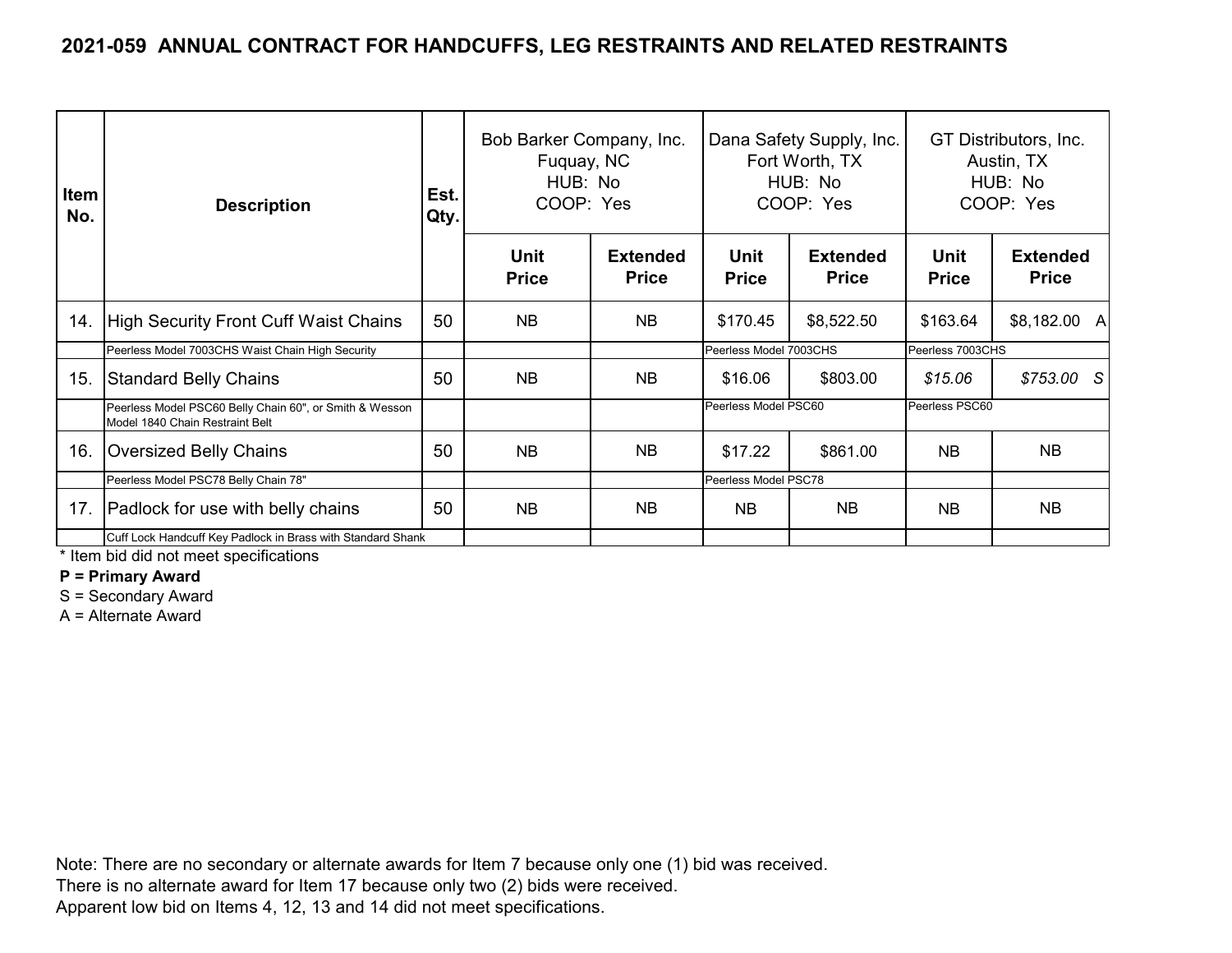| <b>Item</b><br>No. | <b>Description</b>                                                                                                | Est.<br>Qty. |                       | Galls, LLC<br>Lexington, KY<br>HUB: No<br>COOP: Yes |                       | ICS Jail Supplies, Inc.<br>Waco, TX<br>HUB: No<br>COOP: Yes | <b>Kiesler Police Supply</b><br>Jeffersonville, IN<br>HUB: No<br>COOP: Yes |                                 |
|--------------------|-------------------------------------------------------------------------------------------------------------------|--------------|-----------------------|-----------------------------------------------------|-----------------------|-------------------------------------------------------------|----------------------------------------------------------------------------|---------------------------------|
|                    |                                                                                                                   |              | Unit<br><b>Price</b>  | <b>Extended</b><br><b>Price</b>                     | Unit<br><b>Price</b>  | <b>Extended</b><br><b>Price</b>                             | Unit<br><b>Price</b>                                                       | <b>Extended</b><br><b>Price</b> |
| 1.                 | Handcuff, Standard Size,                                                                                          | 150          | \$19.43               | $$2,914.50$ S                                       | \$28.63               | \$4,294.50                                                  | \$19.14                                                                    | \$2,871.00 P                    |
|                    | Peerless Model 700C, or Smith & Wesson Model 100                                                                  |              | Peerless 700C         |                                                     | Peerless 700C         |                                                             | Peerless M700C                                                             |                                 |
| 2.                 | Handcuff, Over-Size,                                                                                              | 10           | \$33.70               | \$337.00 S                                          | \$46.10               | \$461.00                                                    | \$33.17                                                                    | \$331.70 P                      |
|                    | Peerless Model 702C, or Smith & Wesson Model 100                                                                  |              | Peerless 702C         |                                                     | Peerless 702C         |                                                             | Peerless M702C                                                             |                                 |
| 3.                 | High Security Hand Restraints                                                                                     | 50           | \$148.44              | $$7,422.00$ A                                       | \$189.36              | \$9,468.00                                                  | \$143.00                                                                   | \$7,150.00 P                    |
|                    | Peerless Model 710C High Security Chain Link, or Smith &<br>Wesson Model 100 Cuff-Maxx High Security              |              | Peerless 710C         |                                                     | Peerless 710C         |                                                             | Peerless M710                                                              |                                 |
| 4.                 | Over-sized High Security Hand<br>Restraints                                                                       | 50           | \$31.40               | \$1,570.00                                          | \$199.36              | \$9,968.00                                                  | \$150.70                                                                   | $$7,535.00$ P                   |
|                    | Peerless Model 702CHS Oversize High Security, or Smith &<br>Wesson Model 110 HS Oversized Cuff-Maxx High Security |              | Smith & Wesson 350118 |                                                     | Peerless 702CHS       |                                                             | Peerless M702HS                                                            |                                 |
| 5.                 | Waist Chain with separated (side)<br><b>handcuffs</b>                                                             | 50           | \$51.35               | \$2,567.50<br>S.                                    | \$65.83               | \$3,291.50                                                  | \$49.94                                                                    | \$2,497.00 P                    |
|                    | Peerless Model 7002 Waist Chain w/ Separated Handcufs, or<br>Smith & Wesson Model 1800 Belly Chain w/ Handcuffs   |              | Peerless 7002         |                                                     | Peerless 7002C        |                                                             | Peerless M7002C                                                            |                                 |
| 6.                 | Waist Chain with Linked (front)<br><b>handcuffs</b>                                                               | 50           | \$51.80               | \$2,590.00<br>$\mathsf{A}$                          | \$65.83               | \$3,291.50                                                  | \$49.94                                                                    | \$2,497.00 P                    |
|                    | Peerless Model 7003 Waist Chain w/ Linked Handcuffs                                                               |              | Peerless 7003         |                                                     | Peerless 7003C        |                                                             | Peerless M7003C                                                            |                                 |
| 7 <sub>1</sub>     | <b>IMRI use Wrist Restraints</b>                                                                                  | 50           | <b>NB</b>             | <b>NB</b>                                           | \$257.91              | \$12,895.50 P                                               | <b>NB</b>                                                                  | <b>NB</b>                       |
|                    | Restraint System Technologoies MRI-RST-WR-1                                                                       |              |                       |                                                     | MRI-Grip-MRI-RST-WR-1 |                                                             |                                                                            |                                 |

\* Item bid did not meet specifications

#### **P = Primary Award**

S = Secondary Award

A = Alternate Award

Note: There are no secondary or alternate awards for Item 7 because only one (1) bid was received.

There is no alternate award for Item 17 because only two (2) bids were received.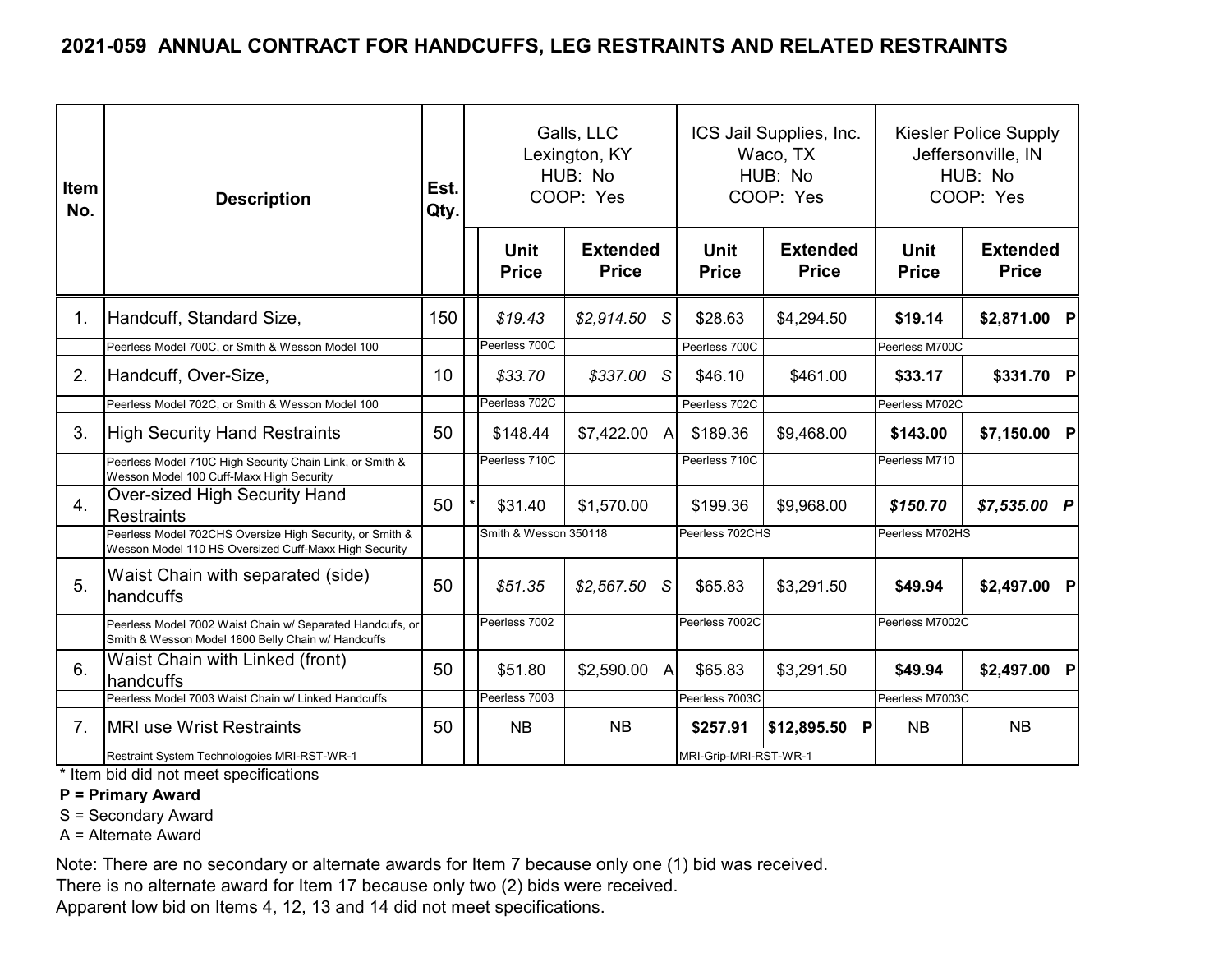| <b>Item</b><br>No. | <b>Description</b>                                                                                                        |     |                      | Galls, LLC<br>Lexington, KY<br>HUB: No<br>COOP: Yes |                 |                      | ICS Jail Supplies, Inc.<br>Waco, TX<br>HUB: No<br>COOP: Yes |                             | Kiesler Police Supply<br>Jeffersonville, IN<br>HUB: No<br>COOP: Yes |
|--------------------|---------------------------------------------------------------------------------------------------------------------------|-----|----------------------|-----------------------------------------------------|-----------------|----------------------|-------------------------------------------------------------|-----------------------------|---------------------------------------------------------------------|
|                    |                                                                                                                           |     | Unit<br><b>Price</b> | <b>Extended</b><br><b>Price</b>                     |                 | Unit<br><b>Price</b> | <b>Extended</b><br><b>Price</b>                             | <b>Unit</b><br><b>Price</b> | <b>Extended</b><br><b>Price</b>                                     |
| 8.                 | <b>Disposable Restraints</b>                                                                                              | 50  | \$110.35             | \$5,517.50                                          | A               | \$139.99             | \$6,999.50                                                  | <b>NB</b>                   | <b>NB</b>                                                           |
|                    | Safariland Flex-Cuf Disposable Restraints, or Monadnock<br>Disposable Restraints in white                                 |     | Safariland 1006186   |                                                     |                 | Flex Cuff-MN08-100   |                                                             |                             |                                                                     |
| 9.                 | Disposable Double Cuff restraints                                                                                         | 50  | \$148.05             | \$7,402.50                                          | P               | \$197.13             | \$9,856.50                                                  | <b>NB</b>                   | <b>NB</b>                                                           |
|                    | Monadnock Double Cuffs in white                                                                                           |     | Monadnock 1112278    |                                                     |                 | Max-Cuff-K822-100    |                                                             |                             |                                                                     |
| 10.                | Leg Restraint, Standard Size                                                                                              | 100 | \$33.80              | \$3,380.00                                          | S.              | \$45.73              | \$4,573.00                                                  | \$33.28                     | \$3,328.00 P                                                        |
|                    | Peerless Model 703C, or Smith & Wesson Model 1900                                                                         |     | Peerless 703C        |                                                     |                 | Peerless 703C        |                                                             | Peerless M703C              |                                                                     |
| 11.                | Leg Restraint, Over-Size                                                                                                  | 10  | \$82.74              | \$827.40                                            | -S              | \$108.27             | \$1,082.70                                                  | \$81.51                     | \$815.10 P                                                          |
|                    | Peerless Model 705C, or Smith & Wesson Model 1900                                                                         |     | Peerless 705C        |                                                     |                 | Peerless 705C        |                                                             | Peerless M705C              |                                                                     |
| 12.                | <b>High Security Leg Irons</b>                                                                                            | 50  | \$155.83             | \$7,791.50                                          | Al              | \$199.86             | \$9,993.00                                                  | \$150.70                    | $$7,535.00$ P                                                       |
|                    | Peerless Model 703CHS High Security Leg Irons, or Smith &<br>Wesson Model 1900 Cuff-Maxx High Security Leg Irons          |     | Peerless 703CHS      |                                                     | Peerless 703CHS |                      | Peerless M703 Hi Sec                                        |                             |                                                                     |
| 13.                | High Security Side Cuff Waist Chains                                                                                      | 50  | \$167.45             | \$8,372.50                                          | A               | \$214.14             | \$10,707.00                                                 | \$161.70                    | \$8,085.00 P                                                        |
|                    | Peerless Model 7002CHS Waist Chain High Security, or<br>Smith & Wesson Model 1800 Cuff-Maxx High Security Belly<br>Chains |     | Peerless 7002CHS     |                                                     |                 | Peerless 7002CHS     |                                                             | Peerless M7002HS            |                                                                     |

\* Item bid did not meet specifications

**P = Primary Award**

S = Secondary Award

A = Alternate Award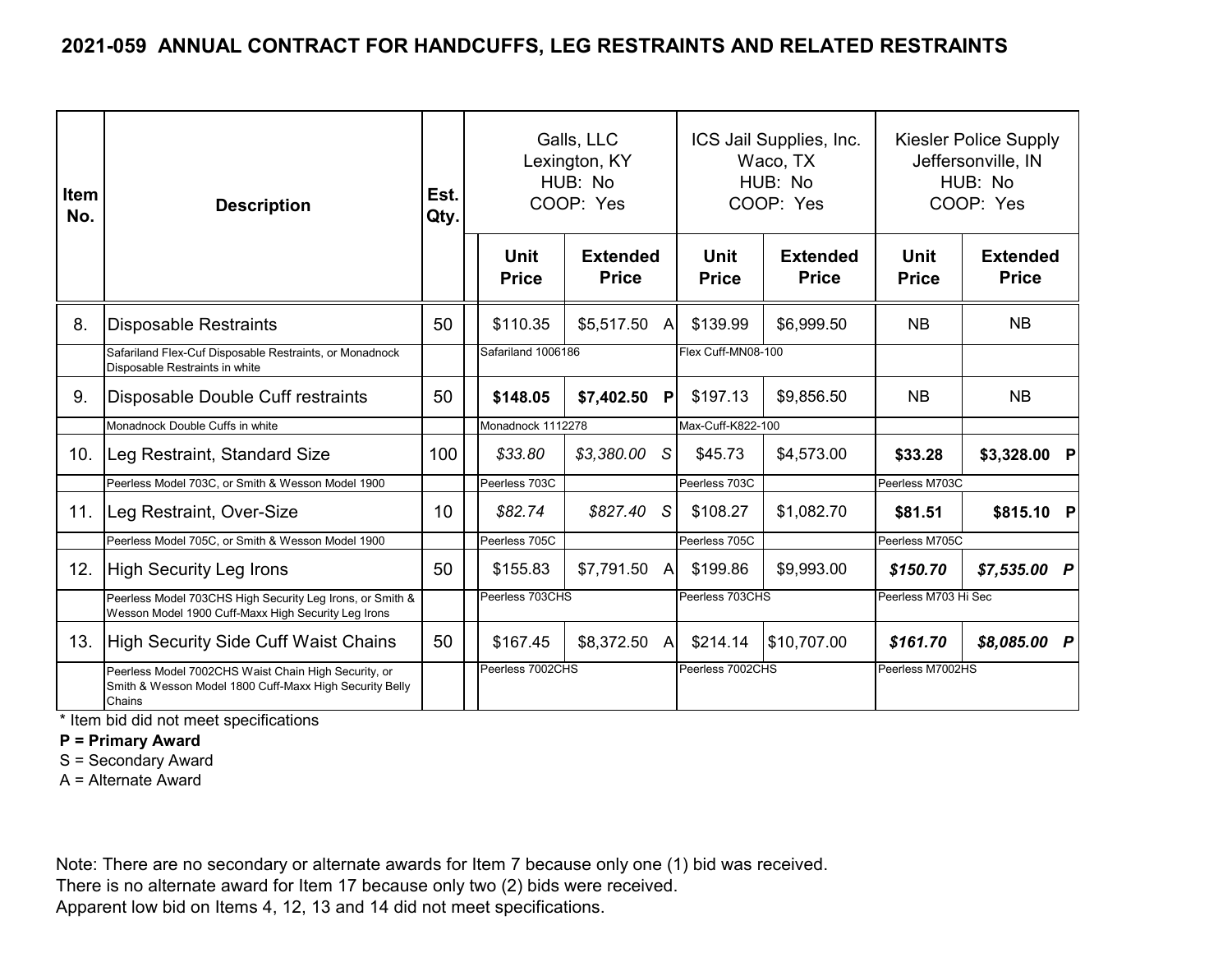| <b>Item</b><br>No. | <b>Description</b>                                                                         | Est.<br>Qty. |                             | Galls, LLC<br>Lexington, KY<br>HUB: No<br>COOP: Yes |                             | ICS Jail Supplies, Inc.<br>Waco, TX<br>HUB: No<br>COOP: Yes | Kiesler Police Supply<br>Jeffersonville, IN<br>HUB: No<br>COOP: Yes |                                 |
|--------------------|--------------------------------------------------------------------------------------------|--------------|-----------------------------|-----------------------------------------------------|-----------------------------|-------------------------------------------------------------|---------------------------------------------------------------------|---------------------------------|
|                    |                                                                                            |              | <b>Unit</b><br><b>Price</b> | <b>Extended</b><br><b>Price</b>                     | <b>Unit</b><br><b>Price</b> | <b>Extended</b><br><b>Price</b>                             | <b>Unit</b><br><b>Price</b>                                         | <b>Extended</b><br><b>Price</b> |
| 14.                | <b>High Security Front Cuff Waist Chains</b>                                               | 50           | \$122.32                    | \$6,116.00 P                                        | \$214.14                    | \$10,707.00                                                 | \$161.70                                                            | \$8,085.00 S                    |
|                    | Peerless Model 7003CHS Waist Chain High Security                                           |              | Peerless 7003CHS            |                                                     | Peerless 7003CHS            |                                                             | Peerless Special 703CHS                                             |                                 |
| 15.                | <b>Standard Belly Chains</b>                                                               | 50           | \$17.17                     | \$858.50                                            | \$22.47                     | \$1,123.50                                                  | \$14.58                                                             | \$729.00 P                      |
|                    | Peerless Model PSC60 Belly Chain 60", or Smith & Wesson<br>Model 1840 Chain Restraint Belt |              | Smith & Wesson 1840         |                                                     | Peerless PSC60              |                                                             | Peerless PSC60                                                      |                                 |
| 16.                | Oversized Belly Chains                                                                     | 50           | \$16.62                     | \$831.00<br>S.                                      | \$23.80                     | \$1,190.00                                                  | \$14.58                                                             | \$729.00 P                      |
|                    | Peerless Model PSC78 Belly Chain 78"                                                       |              | Peerless PSC78              |                                                     | Peerless PSC78              |                                                             | Peerless PSC78                                                      |                                 |
| 17.                | Padlock for use with belly chains                                                          | 50           | \$6.45                      | \$322.50<br><b>P</b>                                | \$14.34                     | \$717.00 S                                                  | <b>NB</b>                                                           | NB.                             |
|                    | Cuff Lock Handcuff Key Padlock in Brass with Standard Shank                                |              | Handcuff Warehouse CLOKOS   |                                                     | <b>Cuff Lock-HKPDLCK</b>    |                                                             |                                                                     |                                 |

\* Item bid did not meet specifications

**P = Primary Award**

S = Secondary Award

A = Alternate Award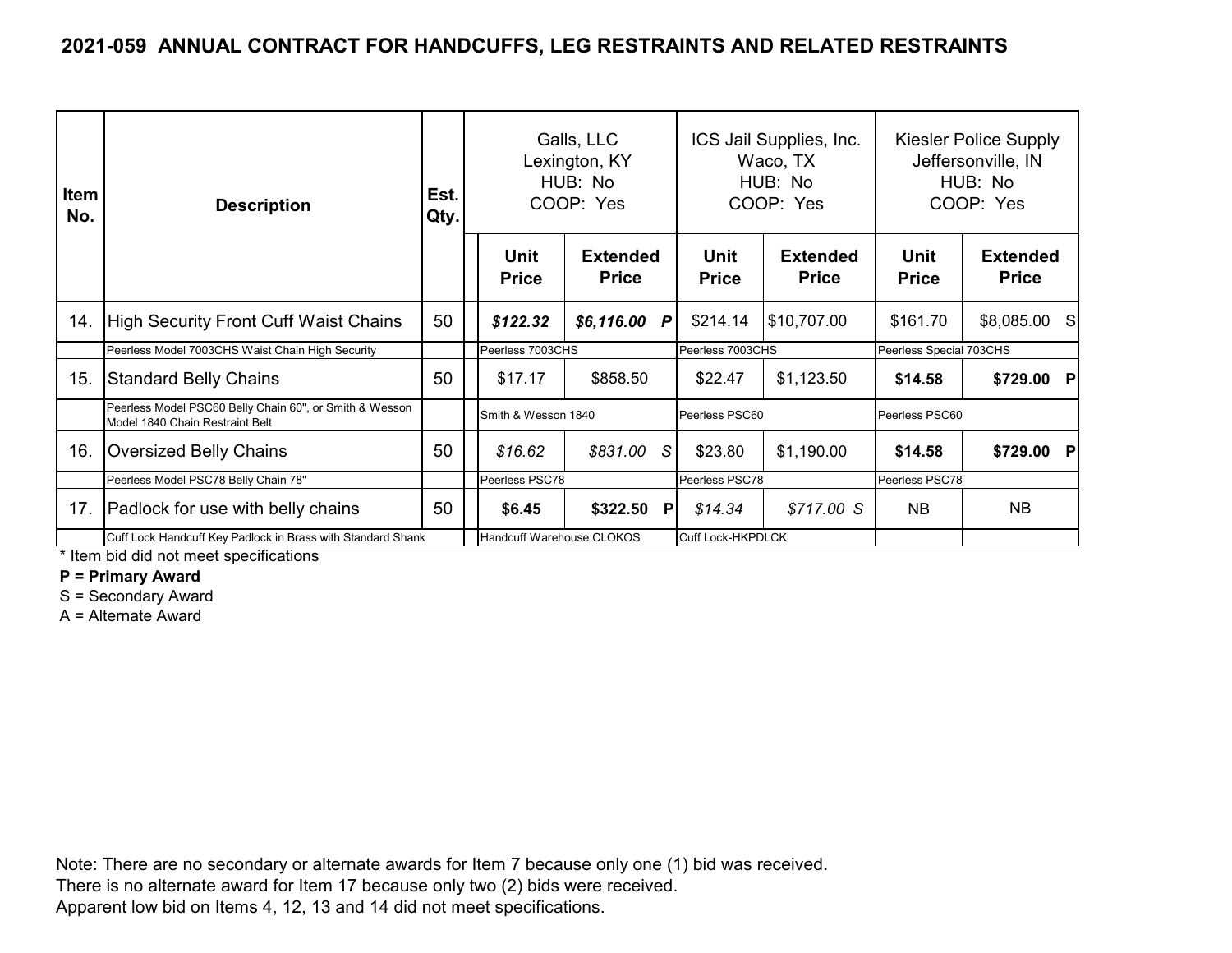| Item<br>No. | <b>Description</b>                                                                                                                                                                                                                                                           | Est.<br>Qty. |                             | M-Pak, Inc.<br>Aledo, TX<br>HUB: Yes<br>COOP: Yes |  |
|-------------|------------------------------------------------------------------------------------------------------------------------------------------------------------------------------------------------------------------------------------------------------------------------------|--------------|-----------------------------|---------------------------------------------------|--|
|             |                                                                                                                                                                                                                                                                              |              | <b>Unit</b><br><b>Price</b> | <b>Extended</b><br><b>Price</b>                   |  |
| 1.          | Handcuff, Standard Size,                                                                                                                                                                                                                                                     | 150          | \$20.00                     | \$3,000.00                                        |  |
|             | Peerless Model 700C, or Smith & Wesson Model 100                                                                                                                                                                                                                             |              | Peerless Model 700C         |                                                   |  |
| 2.          | Handcuff, Over-Size,                                                                                                                                                                                                                                                         | 10           | \$35.00                     | \$350.00                                          |  |
|             | Peerless Model 702C, or Smith & Wesson Model 100                                                                                                                                                                                                                             |              | Peerless Model 702C         |                                                   |  |
| 3.          | <b>High Security Hand Restraints</b>                                                                                                                                                                                                                                         | 50           | \$155.94                    | \$7,797.00                                        |  |
|             | Peerless Model 710C High Security Chain Link, or Smith &<br>Wesson Model 100 Cuff-Maxx High Security                                                                                                                                                                         |              | Peerless Model 710C         |                                                   |  |
| 4.          | <b>Over-sized High Security Hand</b><br><b>Restraints</b>                                                                                                                                                                                                                    | 50           | <b>NB</b>                   | NΒ                                                |  |
|             | Peerless Model 702CHS Oversize High Security, or Smith &<br>Wesson Model 110 HS Oversized Cuff-Maxx High Security                                                                                                                                                            |              |                             |                                                   |  |
| 5.          | Waist Chain with separated (side)<br>handcuffs                                                                                                                                                                                                                               | 50           | \$65.00                     | \$3,250.00                                        |  |
|             | Peerless Model 7002 Waist Chain w/ Separated Handcufs, or<br>Smith & Wesson Model 1800 Belly Chain w/ Handcuffs                                                                                                                                                              |              | Peerless Model 7002C-0S     |                                                   |  |
| 6.          | Waist Chain with Linked (front)<br>handcuffs                                                                                                                                                                                                                                 | 50           | \$55.00                     | \$2,750.00                                        |  |
|             | Peerless Model 7003 Waist Chain w/ Linked Handcuffs                                                                                                                                                                                                                          |              | Peerless Model 7003C        |                                                   |  |
| 7.          | <b>IMRI use Wrist Restraints</b>                                                                                                                                                                                                                                             | 50           | <b>NB</b>                   | <b>NB</b>                                         |  |
|             | Restraint System Technologoies MRI-RST-WR-1<br>the state of the contract of the state of the contract of the contract of the contract of the contract of the contract of the contract of the contract of the contract of the contract of the contract of the contract of the |              |                             |                                                   |  |

\* Item bid did not meet specifications

#### **P = Primary Award**

S = Secondary Award

A = Alternate Award

Note: There are no secondary or alternate awards for Item 7 because only one (1) bid was received.

There is no alternate award for Item 17 because only two (2) bids were received.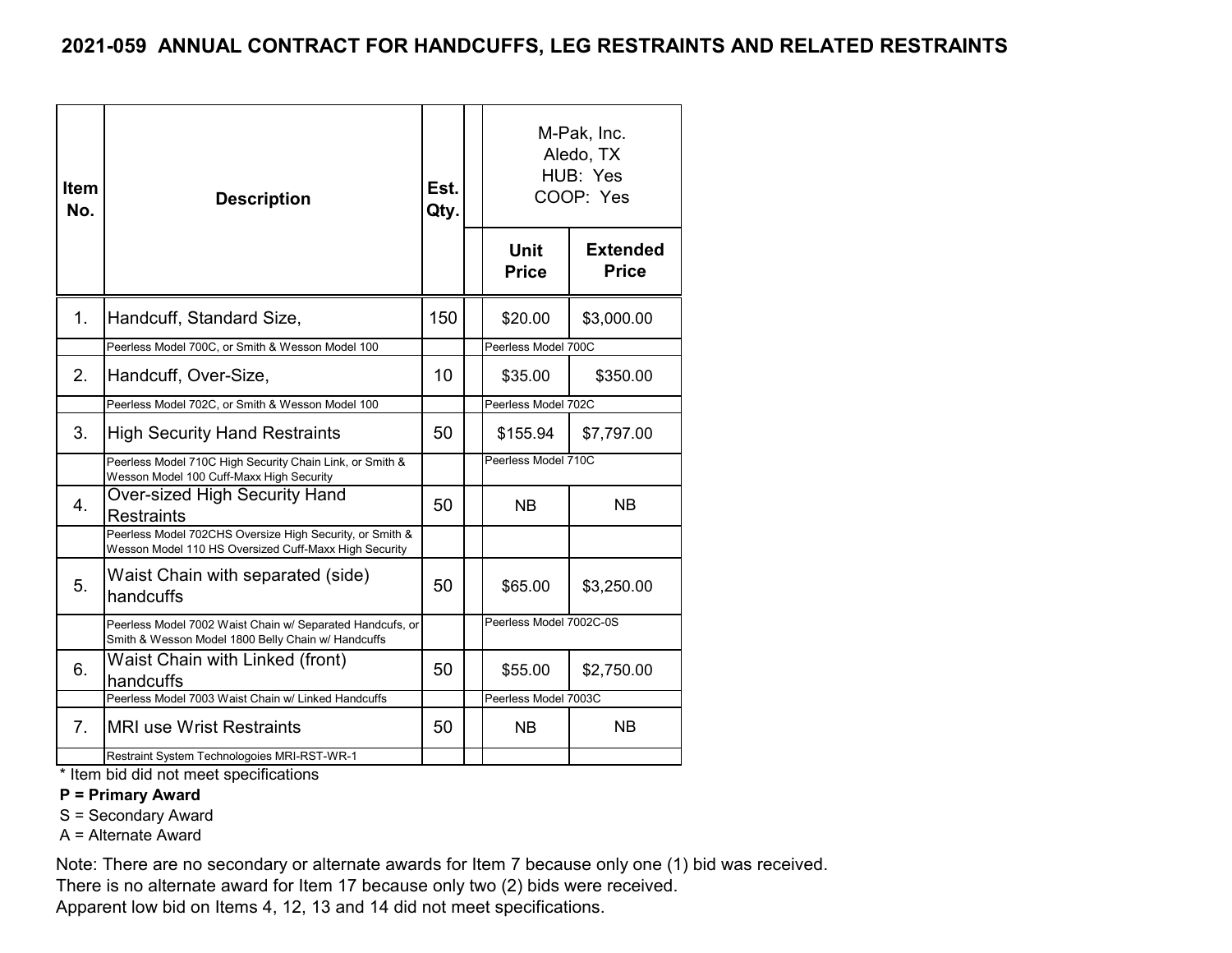| <b>Item</b><br>No. | <b>Description</b>                                                                                                        | Est.<br>Qty. |         | M-Pak, Inc.<br>Aledo, TX<br>HUB: Yes<br>COOP: Yes |                                 |   |  |
|--------------------|---------------------------------------------------------------------------------------------------------------------------|--------------|---------|---------------------------------------------------|---------------------------------|---|--|
|                    |                                                                                                                           |              |         | Unit<br><b>Price</b>                              | <b>Extended</b><br><b>Price</b> |   |  |
| 8.                 | <b>Disposable Restraints</b>                                                                                              | 50           |         | \$88.00                                           | \$4,400.00                      | P |  |
|                    | Safariland Flex-Cuf Disposable Restraints, or Monadnock<br>Disposable Restraints in white                                 |              |         | MON-8210-3-10B                                    |                                 |   |  |
| 9.                 | Disposable Double Cuff restraints                                                                                         | 50           |         | \$150.00                                          | \$7,500.00                      | S |  |
|                    | Monadnock Double Cuffs in white                                                                                           |              |         | MON-8220-3-10B                                    |                                 |   |  |
| 10.                | Leg Restraint, Standard Size                                                                                              | 100          |         | \$35.00                                           | \$3,500.00                      |   |  |
|                    | Peerless Model 703C, or Smith & Wesson Model 1900                                                                         |              |         | Peerless Model 703C                               |                                 |   |  |
| 11.                | Leg Restraint, Over-Size                                                                                                  | 10           |         | \$88.00                                           | \$880.00                        |   |  |
|                    | Peerless Model 705C, or Smith & Wesson Model 1900                                                                         |              |         | Peerless Model 705C                               |                                 |   |  |
| 12.                | <b>High Security Leg Irons</b>                                                                                            | 50           | $\star$ | \$35.00                                           | \$1,750.00                      |   |  |
|                    | Peerless Model 703CHS High Security Leg Irons, or Smith &<br>Wesson Model 1900 Cuff-Maxx High Security Leg Irons          |              |         | Smith & Wesson 1900                               |                                 |   |  |
| 13.                | <b>High Security Side Cuff Waist Chains</b>                                                                               | 50           | $\star$ | \$60.00                                           | \$3,000.00                      |   |  |
|                    | Peerless Model 7002CHS Waist Chain High Security, or<br>Smith & Wesson Model 1800 Cuff-Maxx High Security Belly<br>Chains |              |         | Smith & Wesson 1800                               |                                 |   |  |

\* Item bid did not meet specifications

**P = Primary Award**

S = Secondary Award

A = Alternate Award